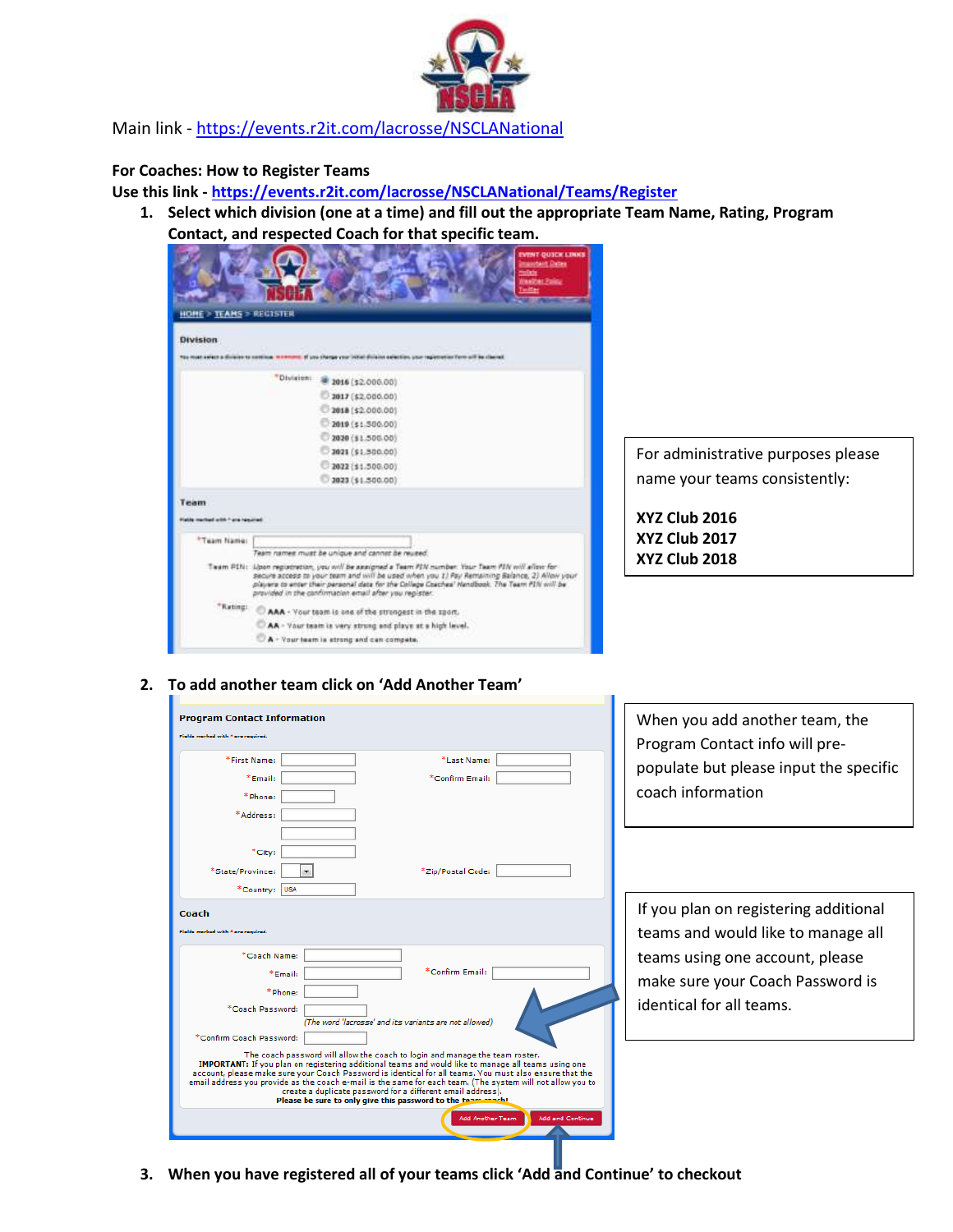**4. Double check on the teams you have registered and also select the appropriate box for Insurance. If your program is NOT insured by US Lacrosse you must provide a certificate of insurance to Corrigan Sports and the NSCLA.**

| <b>Pending Teams</b>                                                                                                                     |                                                                                                                                                                                                                                                          |  |  |
|------------------------------------------------------------------------------------------------------------------------------------------|----------------------------------------------------------------------------------------------------------------------------------------------------------------------------------------------------------------------------------------------------------|--|--|
| Name                                                                                                                                     | <b>Division</b>                                                                                                                                                                                                                                          |  |  |
| NSCLA TEST 1<br>Withfield                                                                                                                | 2010 (12,000.00)                                                                                                                                                                                                                                         |  |  |
| <b>Event Insurance</b>                                                                                                                   |                                                                                                                                                                                                                                                          |  |  |
| Please check which one of the following applies to your club. "Bequired.                                                                 |                                                                                                                                                                                                                                                          |  |  |
| C By checking this box I acknowledge that my club and all of its players are insured through US Lacrosse.<br>NSCLA additionally insured. | * By checking this box I acknowledge that my club is NOT insured through US Lacrosse and will obtain proper insurance for all<br>teams and players participating in the NSCLA National Cup. Documentation must be submitted naming Comgan Sports and the |  |  |
| Payment                                                                                                                                  |                                                                                                                                                                                                                                                          |  |  |
| Fields marked with " are required.                                                                                                       |                                                                                                                                                                                                                                                          |  |  |
| Total: \$2,000.00                                                                                                                        |                                                                                                                                                                                                                                                          |  |  |
| Accepted Credit Cardic: VISA MasterCard. AMEX DISCOVER.                                                                                  |                                                                                                                                                                                                                                                          |  |  |

**5. Once you fill out the payment information please click 'Register' once. A confirmation email will be sent for each team registered. In the email it will include the TEAM PIN and COACH PASSWORD which will be needed.**

| THANK YOU FOR REGISTERING FOR THE 2015 NSCLA NATIONAL CUP EVENT          |                                |                                                        |  |  |  |  |
|--------------------------------------------------------------------------|--------------------------------|--------------------------------------------------------|--|--|--|--|
| <b>Dates:</b>                                                            |                                |                                                        |  |  |  |  |
|                                                                          |                                | June 1, 2015 - Online Rosters & Waiver Due             |  |  |  |  |
|                                                                          |                                | June 5, 2015 - Final Schedule Posted                   |  |  |  |  |
| Contact Information:                                                     |                                |                                                        |  |  |  |  |
| Corrigan Sports                                                          |                                |                                                        |  |  |  |  |
|                                                                          | Officer:                       | (410) 605-9381                                         |  |  |  |  |
| Fax:                                                                     | Email:                         | (410) 605-9389<br>la crossofficontiga senoria com-     |  |  |  |  |
|                                                                          | Address:                       | 6725 Santa Barbara Ct. Suite 11d<br>Elkridge, MD 21075 |  |  |  |  |
|                                                                          |                                | Event Director: Matt Cornell                           |  |  |  |  |
|                                                                          |                                | $\times$ 238<br>Mattill contiguagents com              |  |  |  |  |
| Book your hotel here: https://regueb.rugger.com/co/2015065CLANationalCun |                                |                                                        |  |  |  |  |
| Team Name: Mill Roughsiders 2016                                         |                                |                                                        |  |  |  |  |
| Team PDC AT1286                                                          |                                |                                                        |  |  |  |  |
|                                                                          | Division: 2016 (\$2,000.00)    |                                                        |  |  |  |  |
| Team Rating A                                                            |                                |                                                        |  |  |  |  |
| <b>District</b>                                                          |                                |                                                        |  |  |  |  |
| First Name: matt                                                         |                                |                                                        |  |  |  |  |
| Last Name: comell                                                        |                                |                                                        |  |  |  |  |
|                                                                          |                                | Address 6725 mots barbars et mite 11d                  |  |  |  |  |
|                                                                          | City: Elistides                |                                                        |  |  |  |  |
| State: MD                                                                |                                |                                                        |  |  |  |  |
| Zip Code: 21075                                                          |                                |                                                        |  |  |  |  |
| Country: USA                                                             |                                |                                                        |  |  |  |  |
| Day Phone: (410)605-9381                                                 |                                |                                                        |  |  |  |  |
| Evening Prene:                                                           |                                |                                                        |  |  |  |  |
|                                                                          | Email: mattiliconicanments.com |                                                        |  |  |  |  |
| Coach Name: Lee Corrigan                                                 |                                |                                                        |  |  |  |  |
| Coach Phone: (410)605-9381                                               |                                |                                                        |  |  |  |  |
| Coach Smalls, Sanfficent response com-                                   |                                |                                                        |  |  |  |  |
| Coach Password: roughsider1                                              |                                |                                                        |  |  |  |  |
| Total: 2000                                                              |                                |                                                        |  |  |  |  |